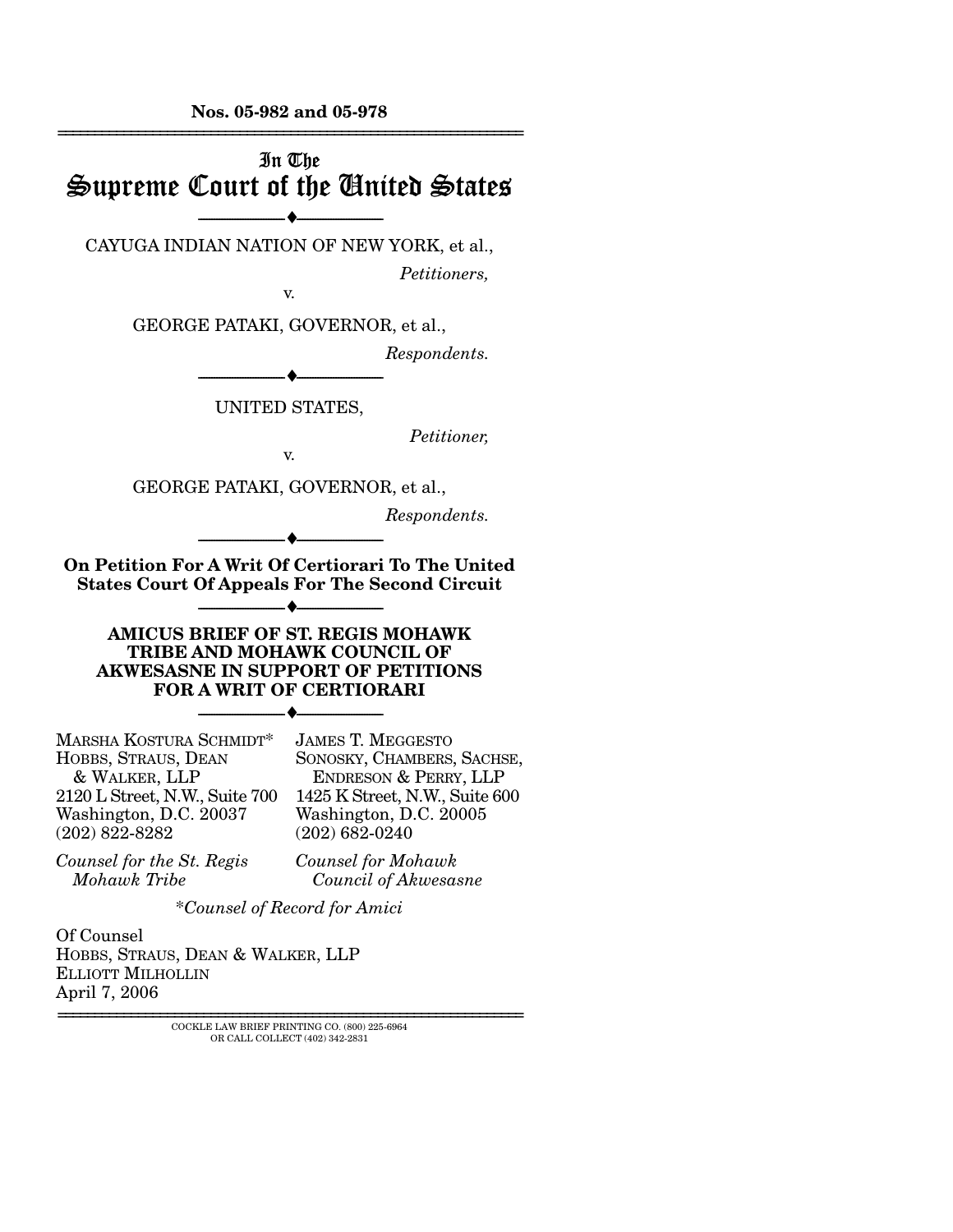## TABLE OF CONTENTS

| - 400 |  |
|-------|--|
|       |  |

|                                                                                                                                                                                          | $\rm ii$     |
|------------------------------------------------------------------------------------------------------------------------------------------------------------------------------------------|--------------|
|                                                                                                                                                                                          | 1            |
| REASONS FOR GRANTING THE PETITION                                                                                                                                                        | $\mathbf{1}$ |
|                                                                                                                                                                                          | 3            |
| Review Is Warranted Since Congress Ad-<br>A.<br>dressed the Statute of Limitations for These<br>Claims When Congress Enacted 28 U.S.C.<br>§ 2415 and the Indian Claims Limitation Act of | 3            |
| Claims on Behalf of Indian Tribes Had No<br>1.<br>Limitations Period in Law or Equity Prior<br>to the Passage of 28 U.S.C. $\S$ 2415                                                     | 3            |
| The Government Expended Millions of Dol-<br>2.<br>lars and Years of Effort to Investigate<br>Newly Limited Claims, and It Extended<br>the Limitations Period to Preserve Them            | 6            |
| 3.<br>Congress Was Aware of the Nature of the<br>Claims and Acted to Preserve Them                                                                                                       | 7            |
| Discussion of Eastern Land Claims<br>a.                                                                                                                                                  | 8            |
| Discussion of the Age of the Claims<br>$\mathbf{b}$ .                                                                                                                                    | 9            |
| Discussion of the Local Impacts<br>$\mathbf{c}$ .                                                                                                                                        | 10           |
| The 1982 Limitations Act Identified In-<br>4.<br>dian Claims and Preserved Them                                                                                                          | 11           |
| <b>B.</b><br>The Second Circuit's Ruling Conflicts with<br>Oneida II and Settled Law that Precludes the<br>Adoption of Common Law Contrary to a Fed-                                     | 14           |
|                                                                                                                                                                                          | 17           |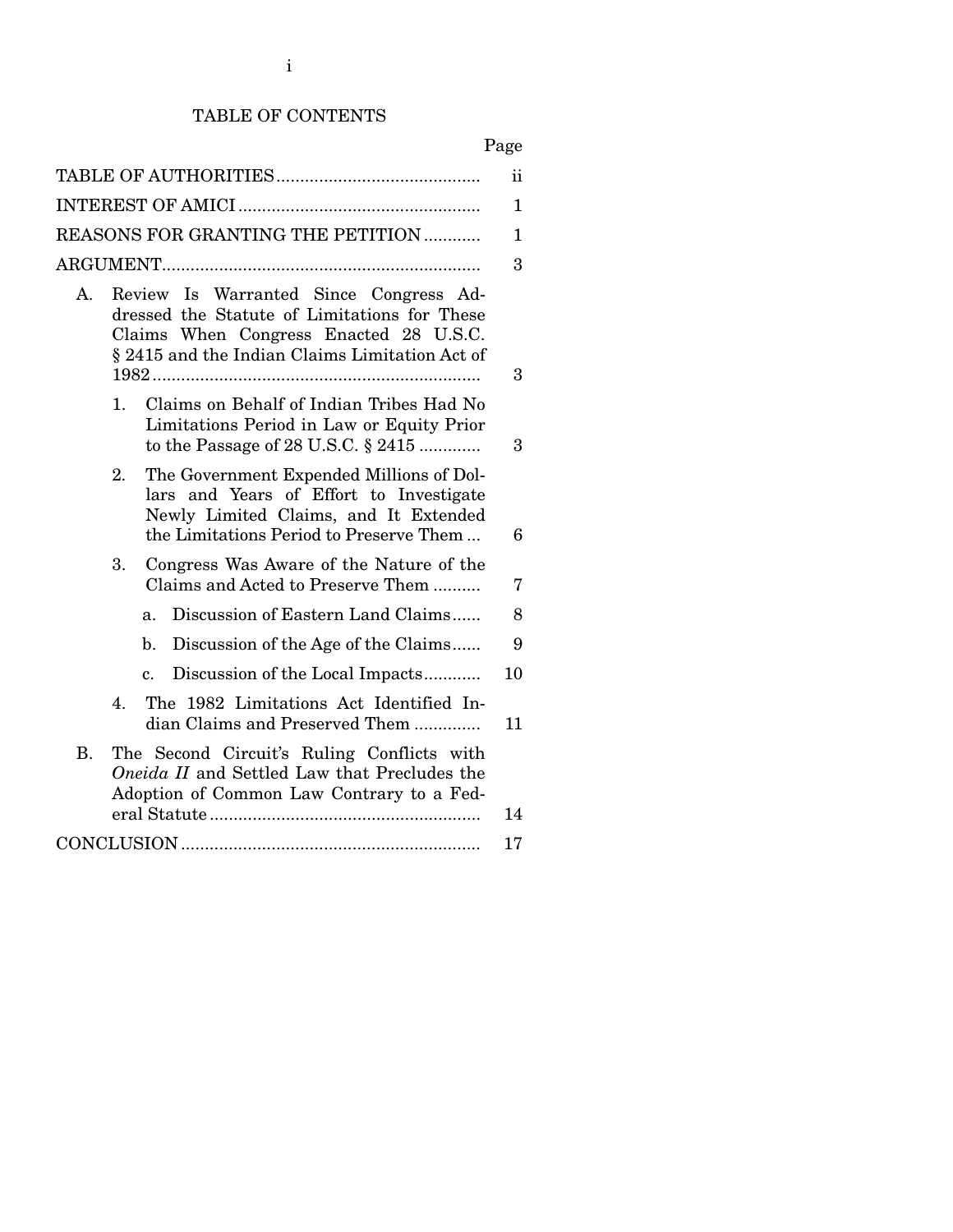## TABLE OF AUTHORITIES

## Page

## CASES

| Canadian St. Regis Band of Indians v. New York,<br>82-cv-783, 82-cv-1114, 89-cv-829 (N.D. N.Y.)  1  |
|-----------------------------------------------------------------------------------------------------|
| Cassidy Commission Co. v. United States, 387 F.2d                                                   |
| City of Milwaukee v. Illinois and Michigan, 451                                                     |
| County of Oneida v. Oneida Indian Nation, 470                                                       |
| Middlesex Cty. Sewerage Auth. v. Nat'l Sea Clam-                                                    |
| Mobil Oil Corp. v. Higginbotham, 436 U.S. 618                                                       |
| Morton v. Mancari, 417 U.S. 535 (1974)  16                                                          |
| New Jersey v. New York, 283 U.S. 336 (1931) 15                                                      |
| Oneida Indian Nation v. County of Oneida, 414                                                       |
| Societe Suisse Pour Valeurs De Metaux v. Cum-<br>mings, 99 F.2d 387 (D.C. Cir. 1938), cert. denied, |
|                                                                                                     |
| United States v. Insley, 130 U.S. 263 (1889)  4                                                     |
| United States v. Lara, 541 U.S. 193 (2004) 16                                                       |
| United States v. Nashville, C. & St. L. Ry. Co., 118                                                |
| United States v. Sabine Towing and Transp. Co.,                                                     |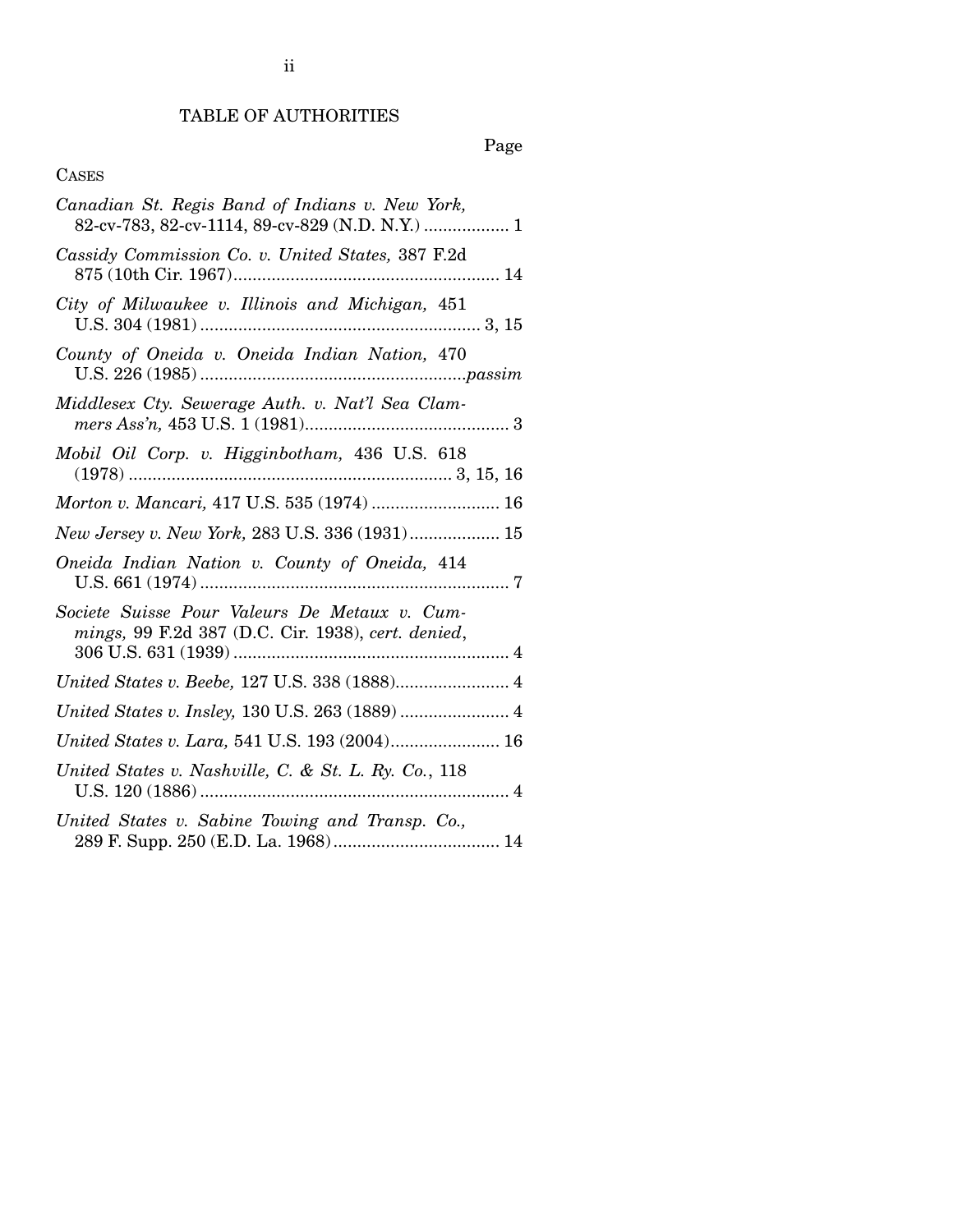iii

| Page                                                                                                                                                      |
|-----------------------------------------------------------------------------------------------------------------------------------------------------------|
| CONSTITUTION, STATUTES, REGULATIONS, AND LEGISLATIVE<br><b>HISTORY</b>                                                                                    |
|                                                                                                                                                           |
|                                                                                                                                                           |
|                                                                                                                                                           |
|                                                                                                                                                           |
|                                                                                                                                                           |
|                                                                                                                                                           |
|                                                                                                                                                           |
|                                                                                                                                                           |
|                                                                                                                                                           |
| H.R. REP. No. 95-375 (1977), as reprinted in 1977                                                                                                         |
| H.R. REP. No. 96-807 (1980), as reprinted in 1980                                                                                                         |
|                                                                                                                                                           |
| S. REP. No. 92-1253 (1972), as reprinted in 1972                                                                                                          |
|                                                                                                                                                           |
| Statute of Limitations Extension for Indian Claims:<br>Hearings before the U.S. Senate Select Comm. on<br>Indian Affairs on S. 1377, 95th Cong. 69 (May 3 |

and 16, 1977) .................................................................... 6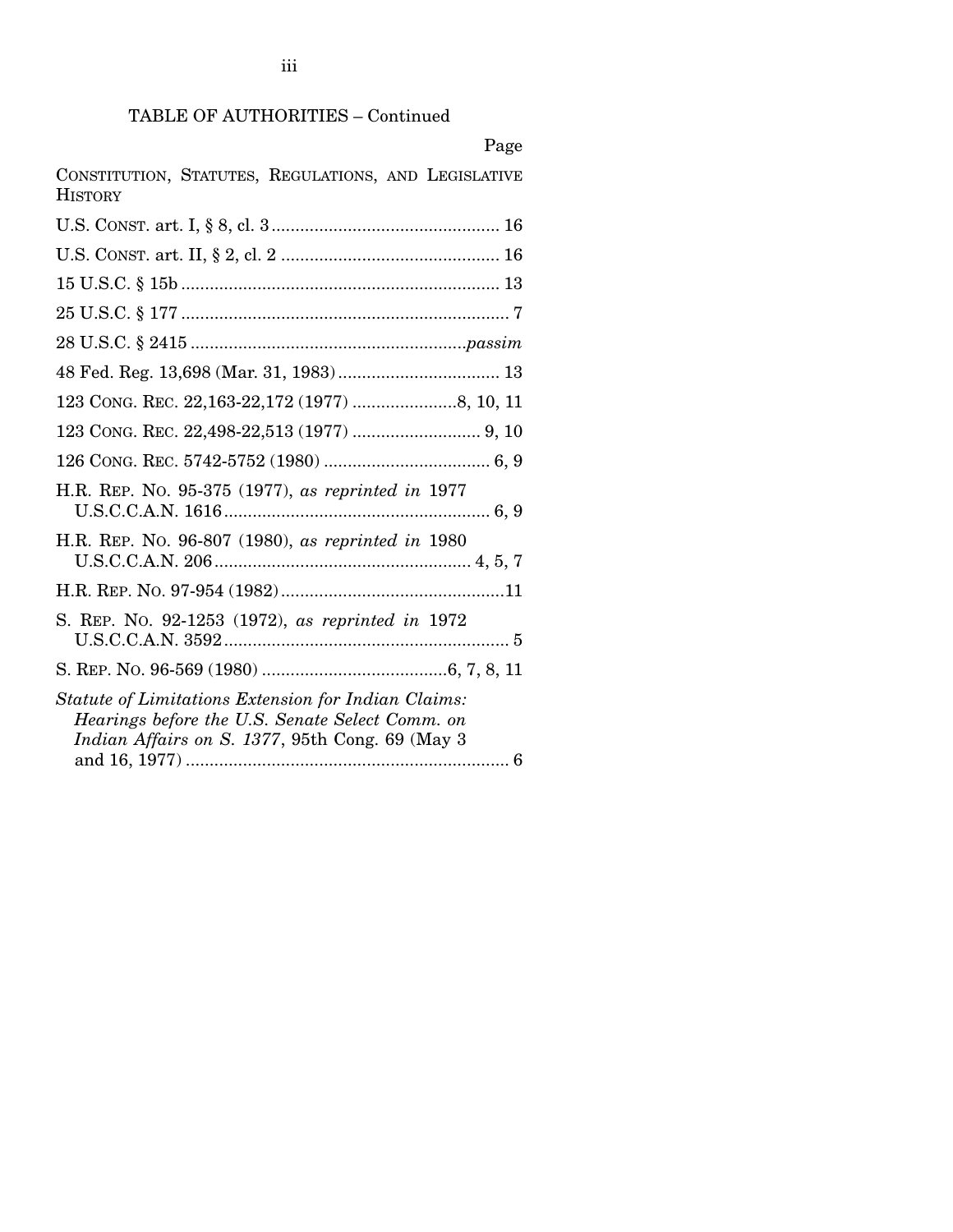#### **INTEREST OF AMICI**

 The St. Regis Mohawk Tribe and the Mohawk Council of Akwesasne ("Amici") are two of the three Mohawk plaintiffs with a land claim pending before the Northern District of New York, a claim similar to that filed by the Cayuga Indian Nation and the Seneca-Cayuga Indian Tribe. *See Canadian St. Regis Band of Indians v. New York*, 82-cv-783, 82-cv-1114, 89-cv-829. Amici are likely subject to the Second Circuit's ruling on the Cayuga claims and have an interest in this Court's review of this case. Review of the decision is of extraordinary importance to Amici and all similarly situated tribes seeking a monetary remedy for past trespass on Indian lands. Amici file this brief in support of the petitions for writ of certiorari.<sup>1</sup>

#### **REASONS FOR GRANTING THE PETITION**

--------------------------------- ♦ ---------------------------------

 Review should be granted because the Second Circuit's ruling conflicts with 28 U.S.C. § 2415(b), which sets forth the statute of limitations for Indian claims for money damages, and this Court's interpretation of that statute in *County of Oneida v. Oneida Indian Nation*, 470 U.S. 226 (1985) ("*Oneida II*").

 When Congress enacted 28 U.S.C. § 2415(b) and its amendment, the Indian Claims Limitation Act of 1982, 28

 $\frac{1}{2}$  Counsel of record for all parties have consented to the filing of this Brief and their consents are filed herewith. No counsel for any party authored this brief in whole or in part, and no one other than amici made any monetary contribution to the preparation or submission of this brief. The St. Regis Mohawk Tribe is a federally recognized tribe. The Mohawk Council of Akwesasne is a tribal government recognized by the government of Canada.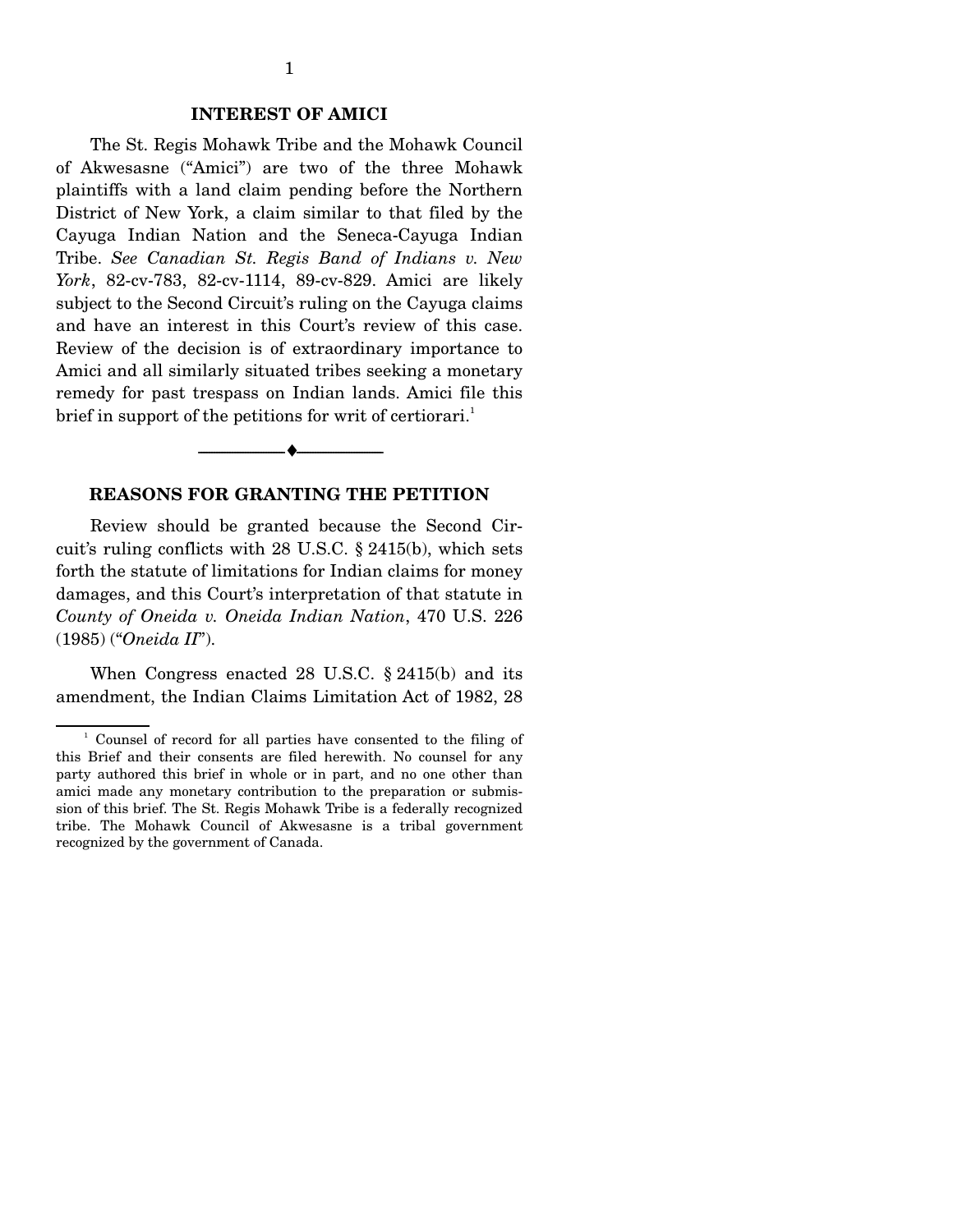U.S.C. § 2415 note, it imposed for the first time a statute of limitations on tribes and the federal government for Indian land claims for trespass damages. The statute set the deadline for the filing of specific listed Indian claims for money damages and defined the accrual dates for these Indian claims as of the date of the enactment of § 2415. This Act is key in determining whether tribes have the current right to pursue land claims without regard to the operation of the equitable doctrine of laches.

 The Indian Claims Limitations Act was enacted after a lengthy policy debate regarding Indian land claims. Congress was well aware of the nature of the claims, the fact that they were old, and the fact that they could have an impact on local communities. Congress also fully understood that Eastern land claims were involved in this effort and, indeed, there are specific references throughout the record to claims pending or about to be filed in New York, including claims for the Cayuga, the Oneida, and the St. Regis Mohawk Tribe. Faced with a choice between leaving tribes without a remedy for violations of federal statutes and treaties, or disturbing the expectations of present-day land owners, Congress opted to preserve the judicial remedy for the tribes. The Second Circuit decision conflicts with, and indeed dismisses out of hand, this very clear and carefully crafted statutory framework Congress devised under § 2415. The Executive and Legislative Branches spent millions of dollars and worked for over 15 years to identify and preserve possible Indian claims. The judicial branches have spent over 30 years addressing these same claims on the assumption that some remedy was due. The Second Circuit's decision to dismiss the same claims on laches grounds renders these efforts a complete waste of time and resources.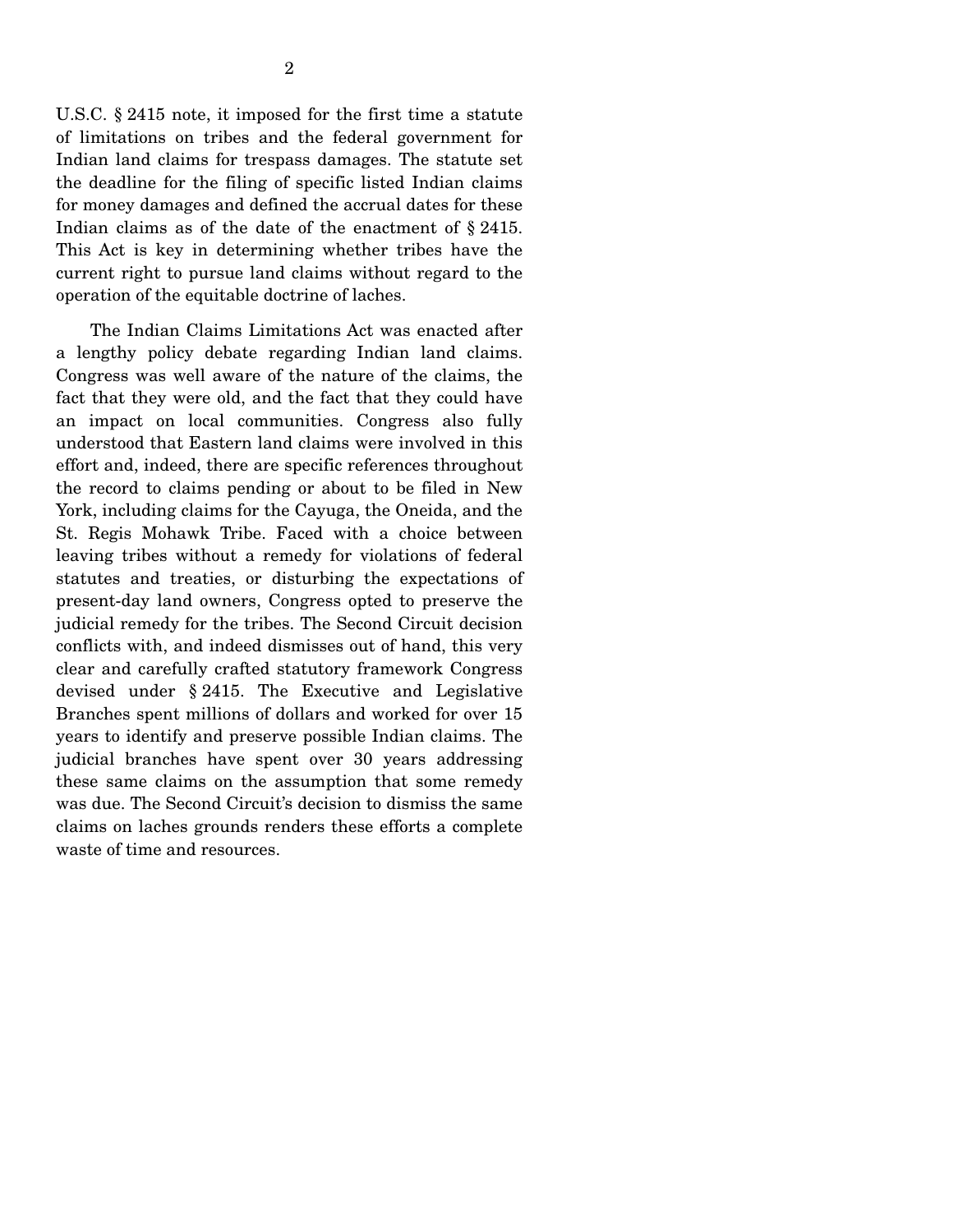The Second Circuit need not have reached this point had it adhered to this Court's holding in *Oneida II* which found that Congress, having spoken in § 2415, precluded the application of common law time bars, such as the borrowing of the state statute of limitations to such claims. This Court reasoned that "[i]t would be a violation of Congress' will were we to hold that a state statute of limitations period should be borrowed in these circumstances." *Oneida II*, 470 U.S. at 244. Yet, the Second Circuit refused to apply the *Oneida II* analysis. In so doing, it violated the principle, which is fully supported by controlling decisions of this Court, that when Congress specifically addresses by statute a question previously governed by common law, the statute controls. *See City of Milwaukee v. Illinois and Michigan*, 451 U.S. 304, 313 (1981); *Middlesex Cty. Sewerage Auth. v. Nat'l Sea Clammers Ass'n*, 453 U.S. 1, 11 (1981); *Mobil Oil Corp. v. Higginbotham*, 436 U.S. 618, 625 (1978).

#### **ARGUMENT**

--------------------------------- ♦ ---------------------------------

- **A. Review Is Warranted Since Congress Addressed the Statute of Limitations for These Claims When Congress Enacted 28 U.S.C. § 2415 and the Indian Claims Limitation Act of 1982.** 
	- **1. Claims on Behalf of Indian Tribes Had No Limitations Period in Law or Equity Prior to the Passage of 28 U.S.C. § 2415.**

 Prior to 1966, the United States was not subject to any statute of limitations on claims at law including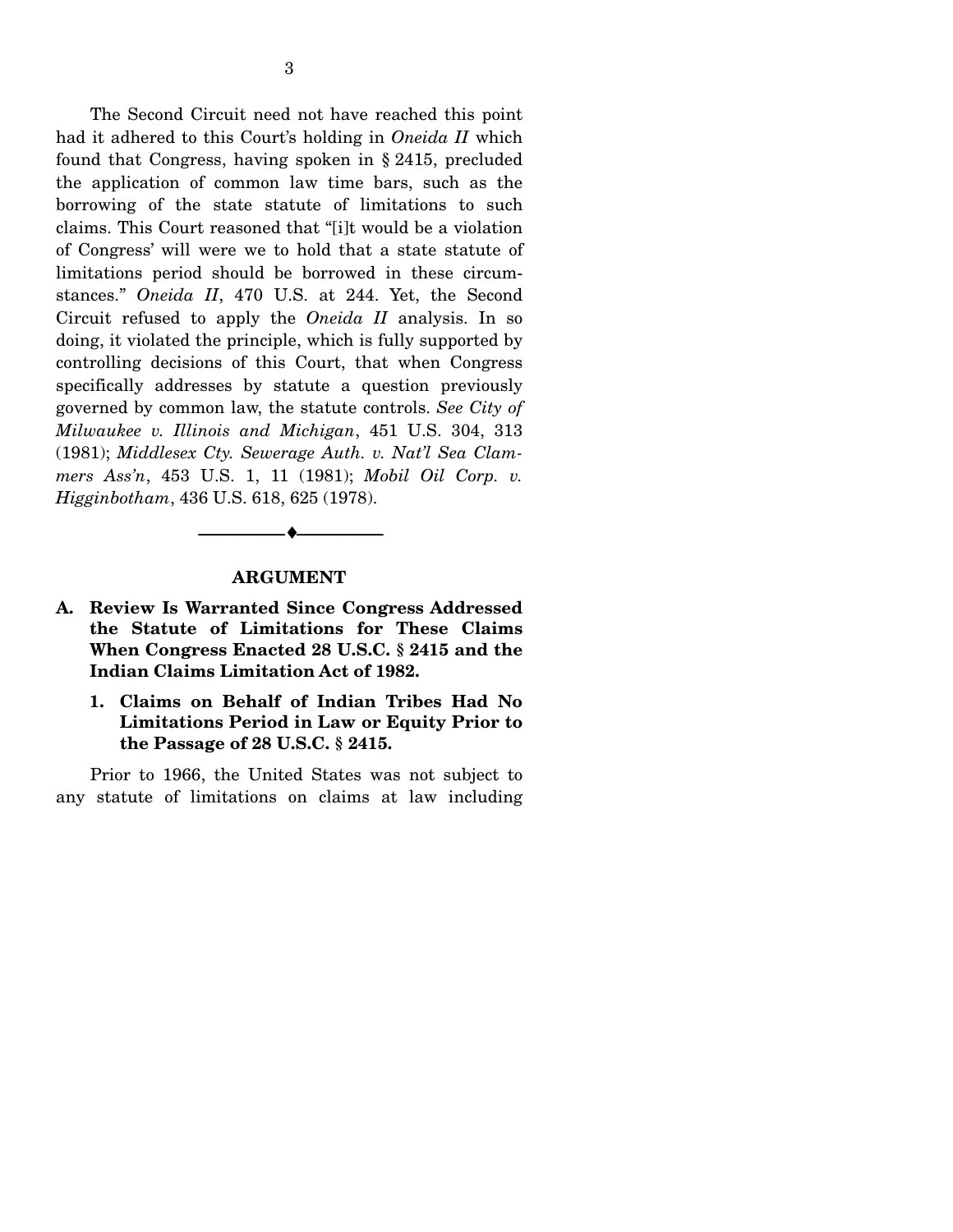Indian claims.<sup>2</sup> Perceiving an inequity, in 1966 Congress enacted 28 U.S.C. § 2415, which set forth for the first time a general statute of limitations for claims made by the United States in contract or tort.<sup>3</sup> The law provides for a six-year statute of limitations measured from the accrual date set by the Act. Section 2415(g) provides that "[a]ny right of action subject to the provisions of this section which accrued prior to the date of the enactment of this Act shall, for purposes of this section, be deemed to have accrued on the date of enactment of this Act." 28 U.S.C. § 2415(g). This language recognizes that claims may have factually accrued much earlier but since the United States was not subject to a limitations cut off, that accrual of

<sup>&</sup>lt;sup>2</sup> When Congress enacted  $\S$  2415, it was considered settled law that neither the statute of limitations nor laches applied to the United States unless Congress had clearly manifested an intention to the contrary. In *United States v. Nashville, C. & St. L. Ry. Co.*, 118 U.S. 120 (1886), this Court considered whether limitations barred an action by the United States to protect securities that were being held in trust by the United States on behalf of the Chickasaw Nation. The Court found the United States was asserting its sovereign rights and that protection of tribal trust assets was "a public use in the highest sense." *Id.* at 126. As such the U.S. was not bound by any statute of limitations "unless congress has clearly manifested its intention that they should be so bound." *Id.* at 125 (citations omitted). In *United States v. Insley*, 130 U.S. 263 (1889), this Court made it clear that, "[t]his doctrine is applicable with equal force, not only to the question of a statute of limitations in a suit at law, but also to the question of laches in a suit in equity." *Id.* at 266 (citing *United States v. Beebe*, 127 U.S. 338 (1888)); *see also Societe Suisse Pour Valeurs De Metaux v. Cummings*, 99 F.2d 387, 395 (D.C. Cir. 1938), *cert. denied*, 306 U.S. 631 (1939) ("We think there is no basis for the claim of laches on the part of the government. No rule is better established than that the United States are not bound by limitations or barred by laches where they are asserting a public right.").

<sup>3</sup> H.R. REP. NO. 96-807, at 3 (1980), *as reprinted in* 1980 U.S.C.C.A.N. 206, 208.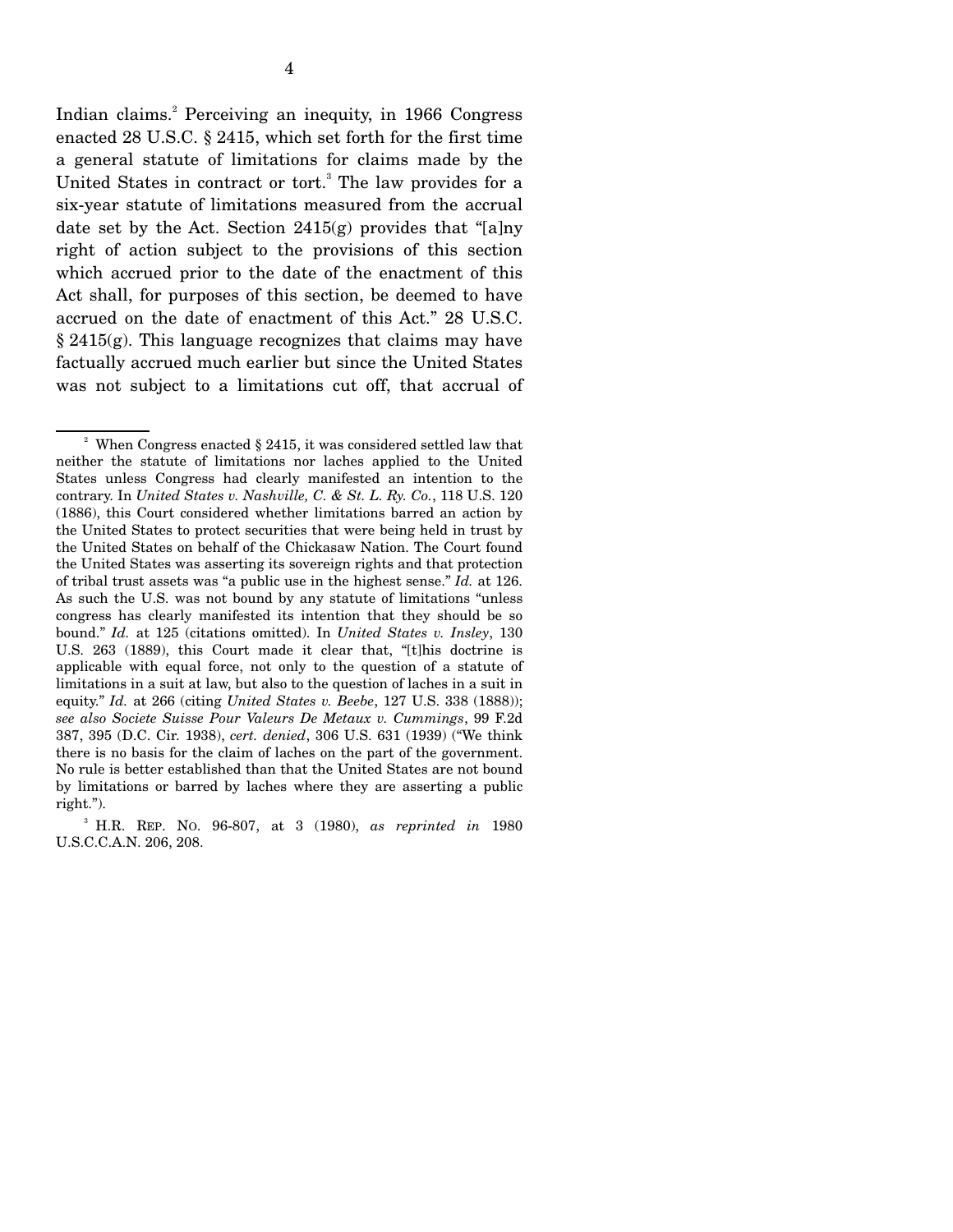facts had no effect. The statute addressed this problem by providing a time certain from which claims of the United States had to be filed by deeming those claims accrued as of the date of the Act.

 Generally, the United States has a trust duty to protect Indian land and this duty includes filing suit when necessary to vindicate Indian land rights under federal law.<sup>4</sup> In 1972, as the initial statute of limitations date approached, the Department of the Interior ("DOI") realized that many substantial Indian claims would be time barred. These Indian claims had not been prosecuted by the federal government despite its trust duty to do so. Once it assessed the situation, the Department asked that the limitations period be extended so that some "very complicated and substantial claims for damages" not become barred. S. REP. NO. 92-1253 (1972), *as reprinted in* 1972 U.S.C.C.A.N. 3592, 3593. The Department feared that, without the extension, it could be liable for a breach of trust for failing to pursue claims on behalf of its Indian wards.<sup>5</sup>

 $\sim$   $\frac{4}{3}$ *See* discussion of federal trust duty in regard to these claims in H.R. REP. NO. 96-807, at 2-3 (1980), *as reprinted in* 1980 U.S.C.C.A.N. 206, 207-208.

<sup>5</sup> *See*, *e.g.*, H.R. REP. NO. 96-807, at 4 (1980), *as reprinted in* 1980 U.S.C.C.A.N. 206, 209 ("Finally, it was pointed out that if the statute is not extended, those Indians whose claims would be barred by the statute may have a cause of action against the United States for a breach of its fiduciary duty as trustee for the Indians.").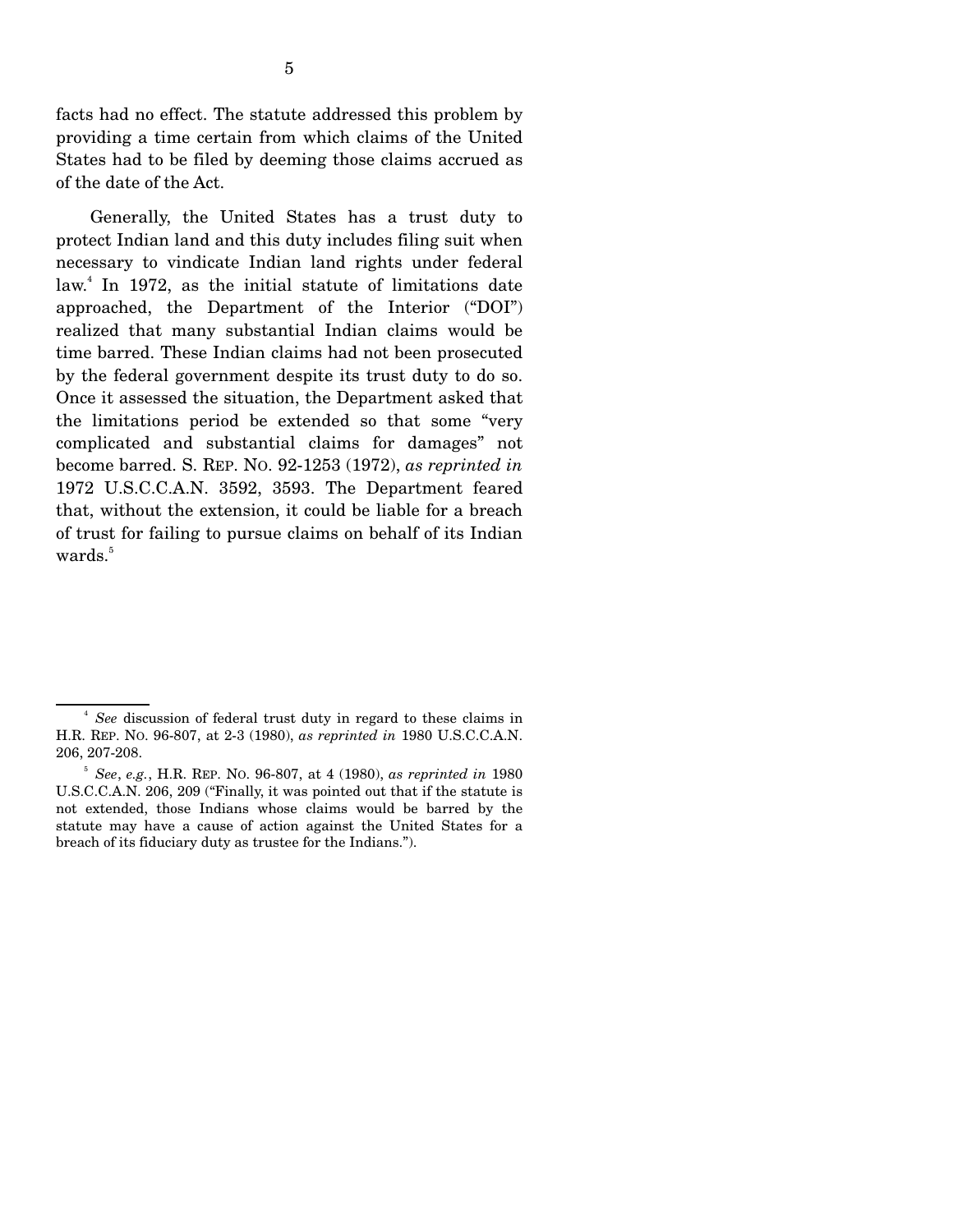### **2. The Government Expended Millions of Dollars and Years of Effort to Investigate Newly Limited Claims, and It Extended the Limitations Period to Preserve Them.**

 From that moment, a massive effort was undertaken by the Department to identify potential Indian claims and to further determine if the United States needed to file claims prior to the limitations deadline. Evidence was collected throughout the country and litigation reports were prepared by the Department for consideration by the Department of Justice ("DOJ").<sup>6</sup> One major concern was that without this assessment, and without the extension of the statute, protective lawsuits would have to be filed to preserve the claims and to carry out the trust responsibility, a result that would impact thousands of individuals<sup>7</sup>

<sup>6</sup> *See*, *e.g.*, H.R. REP. NO. 95-375, at 3 (1977), *as reprinted in* 1977 U.S.C.C.A.N. 1616, 1618 (" . . . hundreds of the pre-1966 claims are still being researched and identified and cannot all be filed by July 1977."); S. REP. NO. 96-569, at 8 (1980) (An "all-out search . . . was conducted in the summer of 1979. By the end of the summer we had uncovered a large number of potential claims, over 4,500. The potential claims continued to arrive, and by December 1, 1979, our count of identified potential claims reached a grand total of 9,768. \* \* \* We managed to resolve over 2,700 of the grand total mentioned above either by rejection or by successful resolution of the claim to the benefit of the Indian claimants. To date we have referred about 100 litigation reports to the Department of Justice covering about 2,000 claims.")

<sup>7</sup> *See*, *e.g.*, *Statute of Limitations Extension for Indian Claims: Hearings before the U.S. Senate Select Comm. on Indian Affairs on S. 1377*, 95th Cong. 69 (May 3 and 16, 1977) (hereafter "1977 Hearings") (statement of Chairman Abourezk) (Because the statute might lapse, "the Government is presently preparing to file as many claims as possible. The effect of this approach will undoubtedly result in economic hardship in many communities . . . due to the clouded title which will follow the institution of these lawsuits."); 126 CONG. REC. 5746 (1980) (statement of Rep. Mitchell) ("The failure to extend the statute of (Continued on following page)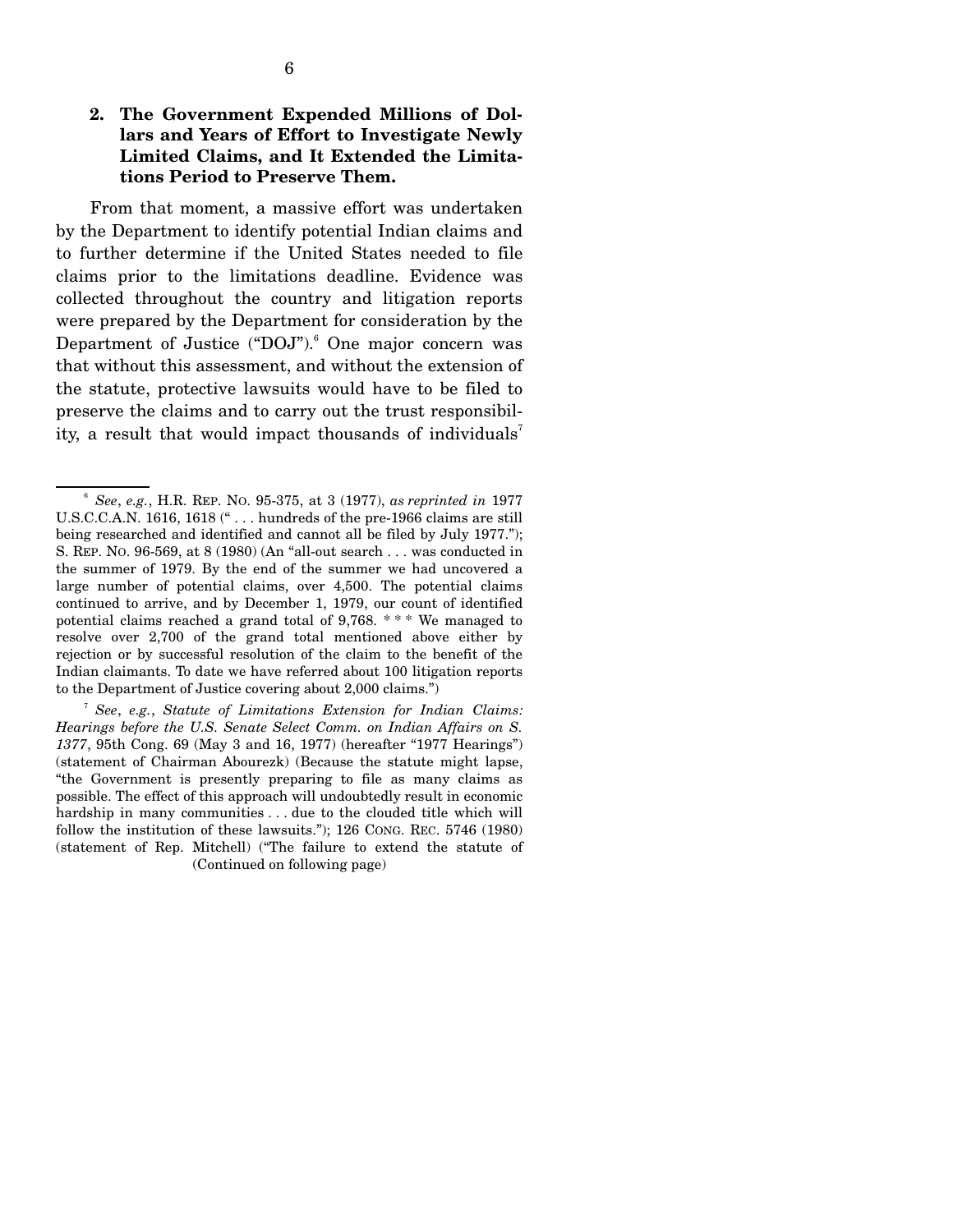and in many instances unnecessarily so since, once investigated, many claims were rejected as without merit.<sup>8</sup> Congress extended the limitations period three times to December 31, 1982, giving the DOI and the DOJ over fifteen years to identify Indian claims so that they would not be time barred.

### **3. Congress Was Aware of the Nature of the Claims and Acted to Preserve Them.**

When addressing how § 2415 would apply to Indian claims, Congress acted at a time when the Eastern land claims based on violations of the Nonintercourse Act were percolating through the courts. This Court had decided *Oneida I* in 1974, which for the first time recognized the right of tribes to sue for violations of the Nonintercourse Act, 25 U.S.C. § 177. *Oneida Indian Nation v. County of Oneida*, 414 U.S. 661 (1974). Claims had been filed in Maine. The record before Congress was replete with references to the Eastern land claims and Congress understood that the claims were controversial, dating back hundreds of years. Yet, Congress never expressed any doubts that these claims remained untouched by any time

limitations would mean that landowners will be dragged into years of burdensome and costly litigation.")

<sup>&</sup>lt;sup>8</sup> S. REP. No. 96-569, at 5 (1980) ("Failure to extend the time limits" now provided will, unnecessarily, bar many meritorious claims of Indian tribes and individuals; it will cause the filing of a multitude of lawsuits which might be rejected if adequate time is allowed for administrative review on the merits; and it will deprive the United States of adequate opportunity to negotiate settlements outside of court."). As of 1980, over 4,100 claims were rejected by the DOI "as worthless." H.R. REP. NO. 96-807, at 9 (1980), *as reprinted in* 1980 U.S.C.C.A.N. 206, 213.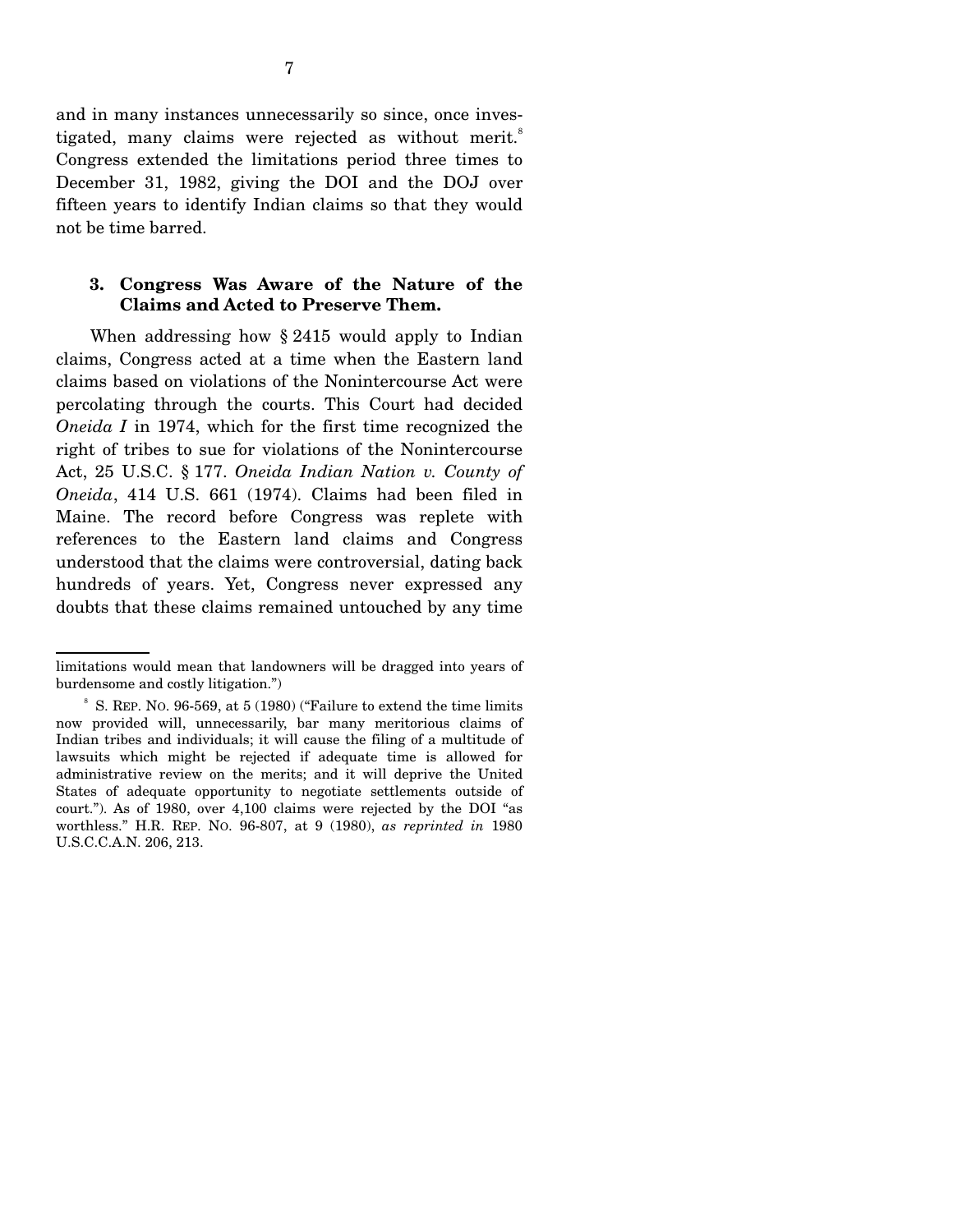bar. Instead, Congress weighed the nature of the claims against the right of the Indians to have their day in court and chose to give the tribes an opportunity to pursue them.

 **a. Discussion of Eastern Land Claims**. When asked in hearings the nature of the claims being considered by the Department, then-Interior Solicitor Leo Krulitz testified, "Probably the largest and most complex are the land claims." 1977 Hearings at 6. Mr. Krulitz also included in the record a list of claims that would be barred by the statute absent an extension. This list includes claims for the Oneida, the Cayuga and "On behalf of: St. Regis Mohawk Tribe; Claim: Non-Intercourse Act claim for recovery of tribal lands; Defendants: New York and individual titleholders." *Id.* at 24. *See also id.* at 33 (testimony of Asst. Attorney General Peter Taft, DOJ) ("[I]f the statute is not extended, we will have no choice but to file this very massive lawsuit in Maine and perhaps similar ones in New York, which we are now working on."). Representative William Cohen noted in 1977 that major land claims were being considered, including claims for the St. Regis Mohawks, the Oneida, and the Cayuga. 123 CONG. REC. 22,165 (1977).

 In 1980, Forrest Gerard, then-Assistant Secretary for Indian Affairs, stated in a letter to the Senate Committee on Indian Affairs, that "The so-called eastern land claims, like many of the smaller land title cases, have tort damage aspects subject to the statute of limitations. These claims are also included in our claims program. This committee is well aware of the magnitude of the eastern land claims and the effect such claims are having in the jurisdictions where they may be litigated." S. REP. NO. 96-569, at 9 (1980).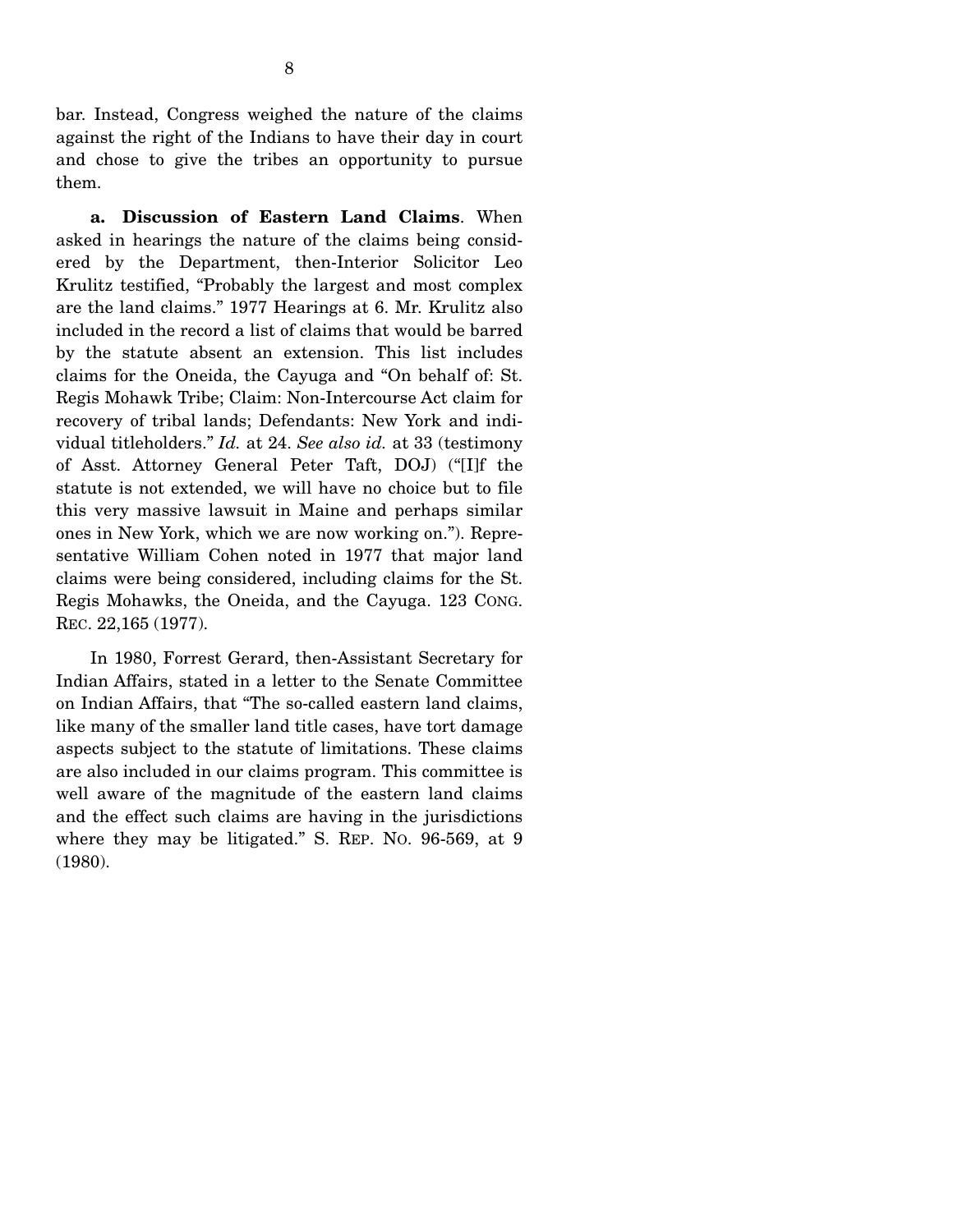**b. Discussion of the Age of the Claims.** One of the important issues cited by the DOI in recommending an extension of the statute of limitations was the complication of factual and legal development for claims that "go back to the 18th and 19th centuries." *See* H.R. REP. NO. 95-375, at 6 (1977), *as reprinted in* 1977 U.S.C.C.A.N. 1616, 1621 (letter from the DOI stating the agency's views). During the debate, Representative Danielson noted that "as recently as 1966 there was no statute of limitations whatever upon actions brought by the U.S. Government on behalf of its wards, the Indians, none whatsoever. A claim could be 1 year old, or 10 years old, or 50 years old, or 100 years old. The statute of limitations did not run against the U.S. Government in actions which it brought." 126 CONG. REC. 5744-5745 (1980).

 On the House floor, in 1977, Representative Foley argued against the extension of the limitations period on the ground that "[l]ong after the statute of limitations would have barred any possible actions for trespass . . . we are keeping alive Indian claims, and we are allowing their resuscitation and indeed their prosecution by the full weight of the Federal Government . . . " 123 CONG. REC. 22,500 (1977). He further stated that "I believe that even among those who for various reasons feel compelled to support the bill are concerned about the basic inequity and injustice of reaching back as far as 180 years in prosecuting Indian claims that long ago would have been extinguished by any other rule of law against any other citizens in this country." *Id.* at 22,502. This sentiment did not prevail.

 The prevailing sentiment was articulated by Representative Weiss who supported the bill because "as a result of the numerous injustices suffered by American Indians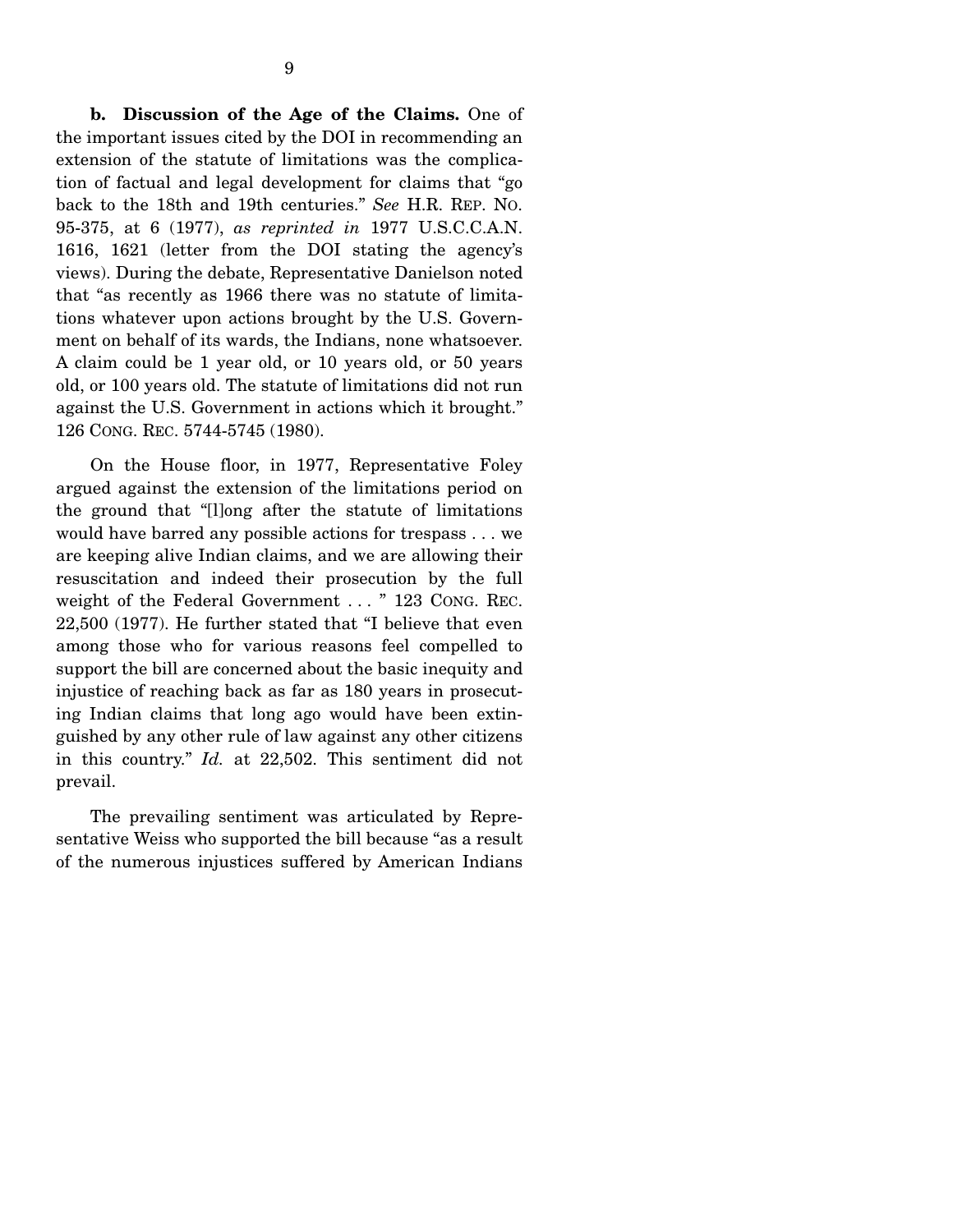during the last 150 years – many at the hands of the American Government – it is incumbent on the United States to give these people – our country's first inhabitants – a full chance to redress their grievances. . . .[T]his measure does not side with the Indian nations on these claims; it merely helps assure that these claims are decided fairly and equitably." *Id.* at 22,171 (statement of Rep. Weiss). Similarly, Representative Risenhoover stated, "We should not let this artificial, man-made barrier – the statute of limitations – run out until we are satisfied that all claims are fully reviewed and until this Government has faithfully performed its stewardship." *Id.* at 22,504.

 **c. Discussion of the Local Impacts.** The fact that these lawsuits could impact the local communities was made clear throughout the debates. For example, Representative Hanley referred to the Oneida claims and the fact that long years of litigation could "wreck the economy of the region." *Id.* at 22,170. Opponents of the extension proclaimed that "[t]he situation would be ludicrous if it were not so serious and if the very homes and property of the people in this country were not affected and were not endangered." *Id.* at 22,169 (statement of Rep. Moorhead). *See also* Testimony of Maine Attorney General Joseph Brennan, 1977 Hearings at 77 ("[P]ending litigation has resulted in economic hardship and clouded titles in areas subject to claims.") (internal quotes omitted). (Notably, money damages were not discussed as one of the factors of concern.)

 Despite the age of the claims, the stated objections, and the knowledge of these hardships, Congress continued the extensions without ever questioning the timeliness of these claims or the fact that, in its judgment, the Indians who would be impacted by the statute of limitations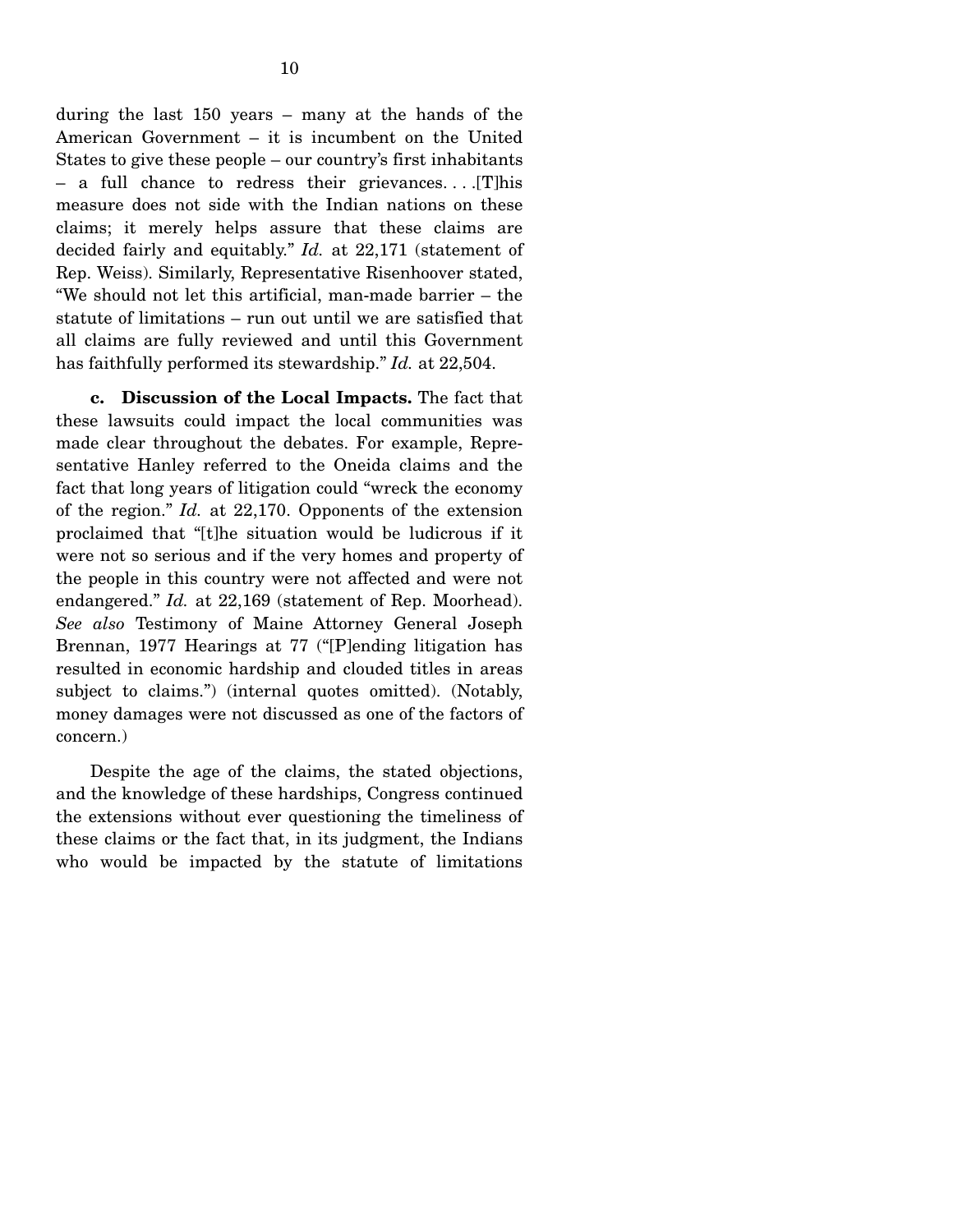deserved the opportunity to have their claims heard. "Certainly, the position of the Congress should be that if wrongs have been committed under the laws of the United States, those wrongs ought to be investigated and prosecuted to judgment, especially if it is the responsibility of the United States to prosecute such wrongs." 123 CONG. REC. 22,171 (1977) (statement of Rep. Johnson). *See also* S. REP. NO. 96-569, at 5 (1980) ("Failure to extend the time limits now provided will, unnecessarily, bar many meritorious claims of Indian tribes. . . .\* \* \*In addition to providing additional time for the processing of those claims thus far identified, fairness to the Indian people dictates that additional time be provided for the orderly investigation, identification and processing of remaining claims.").

### **4. The 1982 Limitations Act Identified Indian Claims and Preserved Them.**

 Finally, in 1982, Congressional patience with the Department's continued requests for extensions of the limitations period had worn thin.<sup>9</sup> A plan emerged to bring finality to the claims identification process and to set a limitations period once and for all for Indian claims seeking money damages for claims such as trespass.

 The Indian Claims Limitation Act of 1982 carries out that plan. The provisions of § 2415 and the Indian Claims Limitation Act establish Congress' considered policy

<sup>9</sup> H.R. REP. NO. 97-954, at 5, 9 (1982) ("Because of the repeated failure of the United States in fulfilling its responsibility to identify, research, evaluate, and process such Indian claims, Congress extended the statute two additional times – once in 1977 and again in 1980. \* \* \* [T]he Committee was not persuaded that [another] simple extension of the Statute for suits by the United States would be adequate.").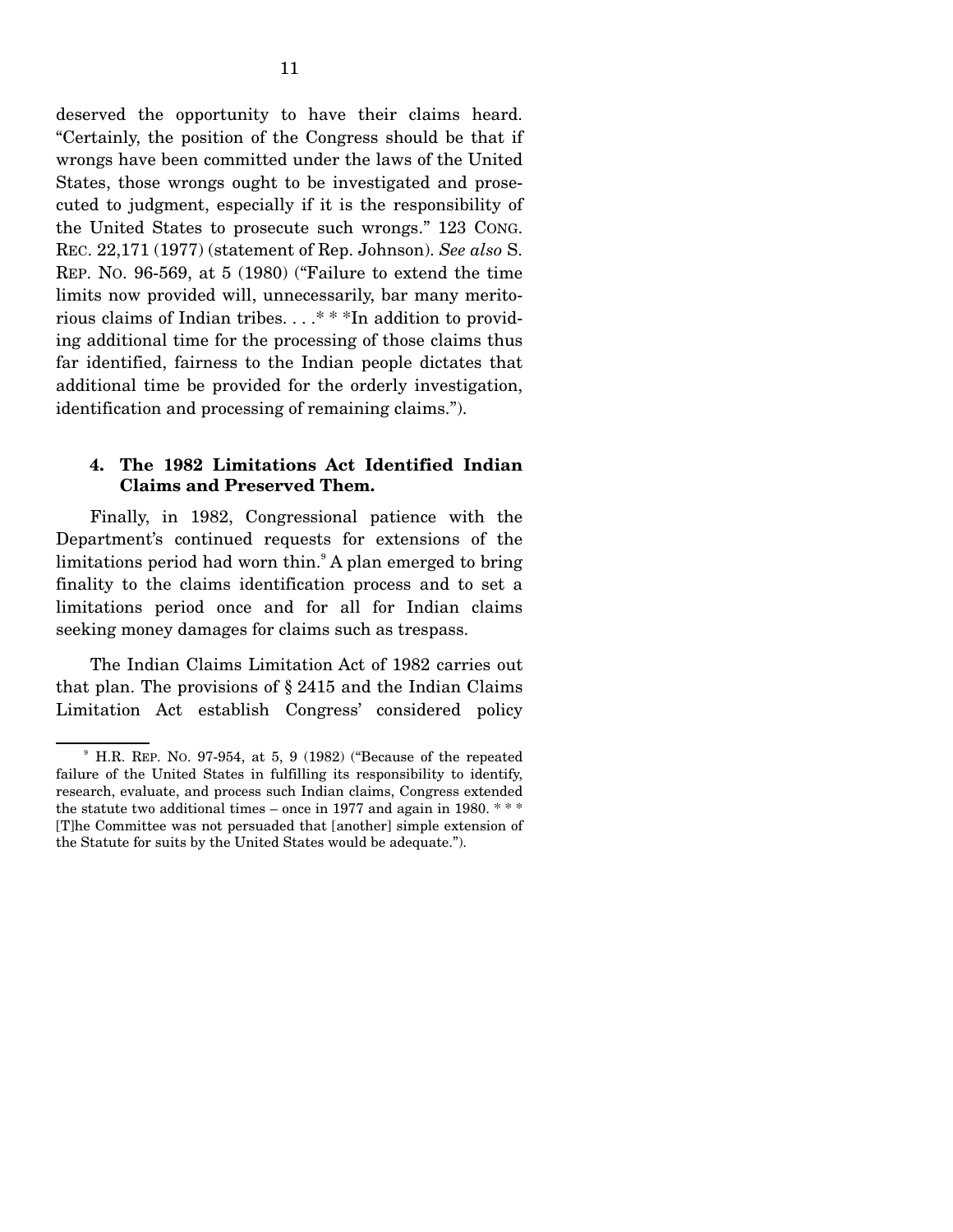judgment, after years of hearings and debate, that it was necessary to bring finality to pre-1966 Indian claims sounding in tort for money damages. The Act directed the Department to compile and publish in the Federal Register a list of pre-1966 damages claims. The claims on this list were preserved. All other claims are barred.<sup>10</sup>

"*Any right of action shall be barred sixty days after the date of the publication of the list* required by section 4(c) of this Act for those pre-1966 claims which, but for the provisions of this Act, would have been barred by section 2415 of title 28, United States Code, *unless such claims are included on either of the lists* required by section 3 or 4(c) of this Act."

28 U.S.C. § 2415 note, Sec. 5 (emphasis added). Significantly, § 2415(b) establishes the accrual date for these claims. Section 2415(b) permits claims to be brought "within six years and ninety days after the right of action accrues, except that such actions for or on behalf of a recognized tribe . . . which accrued on the date of enactment of this Act in accordance with subsection (g) may be brought on or before sixty days after the date of the publication of the list required by section 4(c) of the Indian Claims Limitation Act of 1982." 28 U.S.C. § 2415(b). By setting this accrual date, Congress provided a date certain from which to measure their timeliness for limitations purposes. By operation of law, even if the events surrounding the land claims occurred many years ago, such claims are deemed to have accrued in 1982 if that claim appears on the list compiled by the Secretary. If Congress did not

 $10<sup>10</sup>$  Claims for title are not covered by the list but are governed by 28 U.S.C. § 2415(c).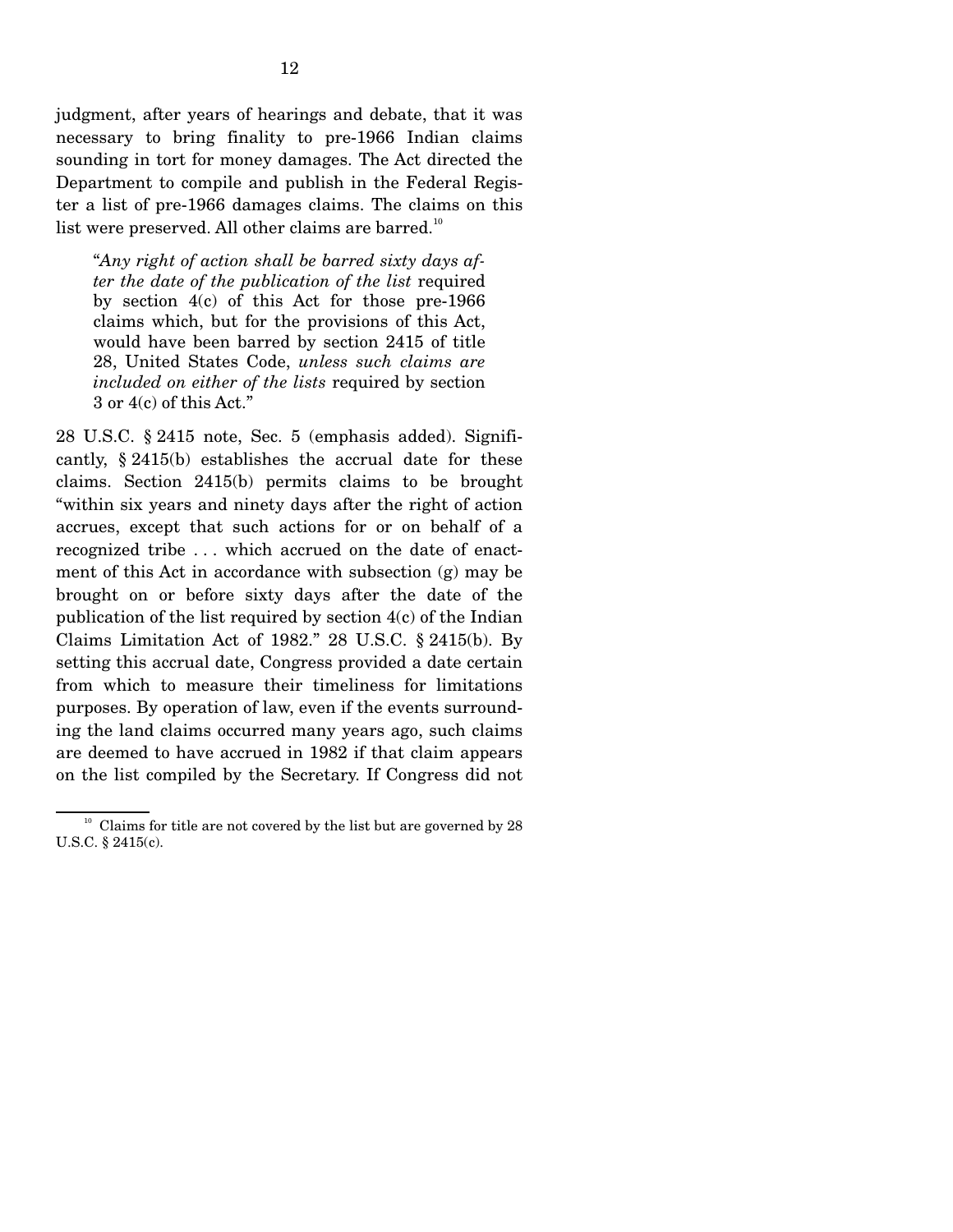intend that these claims be protected or deemed newly accrued, then it knew how to prevent it.<sup>11</sup>

 Once identified and placed on the list, the statute of limitations is tolled for those claims until the Secretary acts. Petitioners' and Amici's land claims appear on this list and thus fall within the parameters of the Act. 48 Fed. Reg. 13,698, 13,920 (Mar. 31, 1983).

 With the list set, the Secretary has the option of filing suit on behalf of a tribe as part of its trust duty. It has done so on behalf of the Petitioners and the Amici. The Secretary may also either reject a claim for litigation, in which case the claim is barred unless a tribe files suit within one year, 28 U.S.C. § 2415 note, Sec. 5(b), or the Secretary may submit a proposed legislative solution to Congress, in which case the claim will be barred unless suit is filed within three years. *Id.* at Sec. 6. When the first list was published in 1983, the Secretary noted "It is important to remember that for claims contained on either of the lists, the statute of limitations does not begin to run until such time as the Secretary formally rejects a claim or submits to Congress a legislative proposal or report." 48 Fed. Reg. 13,698 (Mar. 31, 1983). Indeed, this Court recognized that "[s]o long as a listed claim is neither acted upon nor formally rejected by the Secretary, it remains live." *Oneida II*, 470 U.S. at 243.

 $11$  *See*, *e.g.*, 15 U.S.C. § 15b, in which Congress specifically provided that the establishment of a new statute of limitations would not reset the accrual date up to the effective date of the Act ("No cause of action barred under existing law on the effective date of this Act shall be revived by this Act.").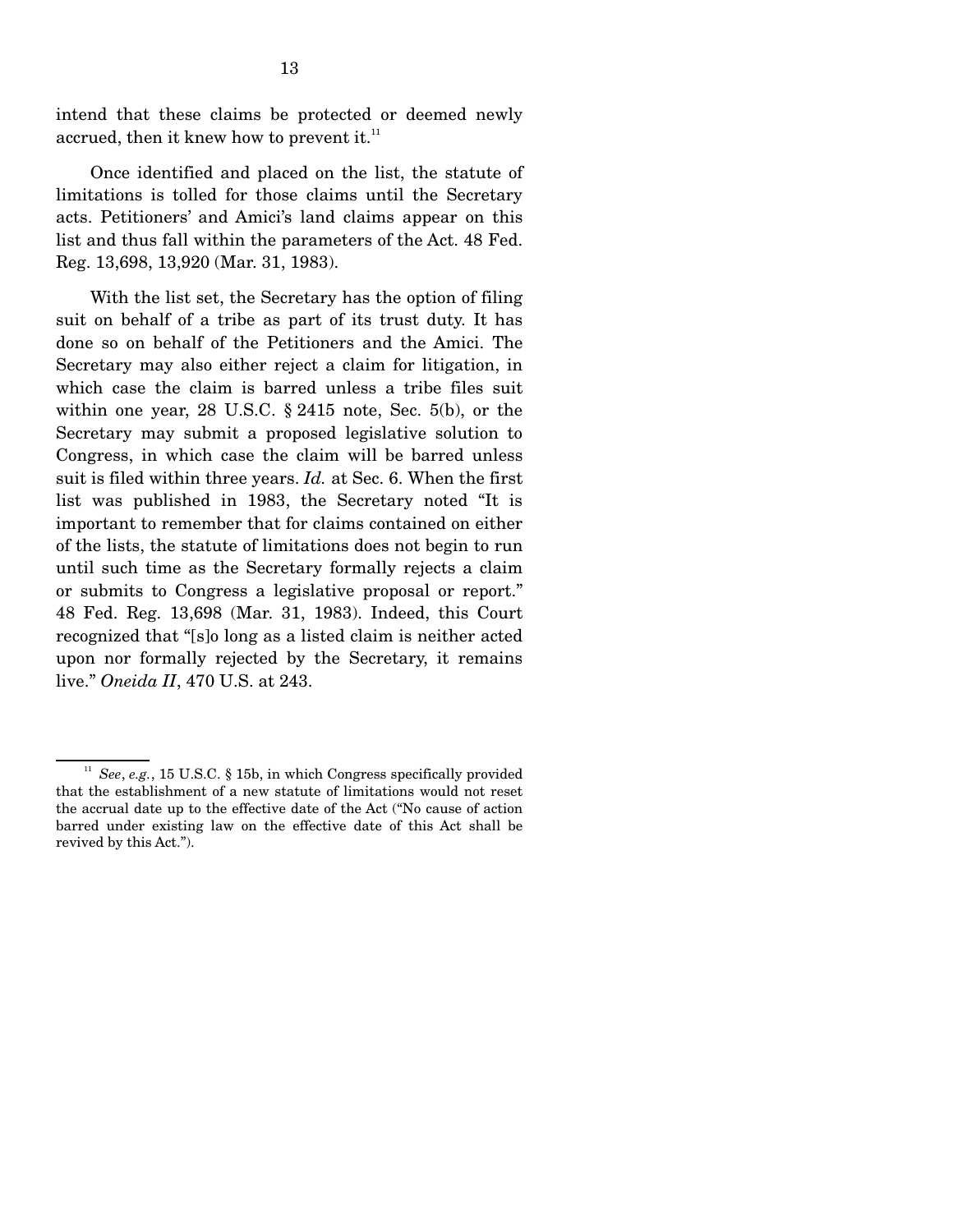### **B. The Second Circuit's Ruling Conflicts with**  *Oneida II* **and Settled Law that Precludes the Adoption of Common Law Contrary to a Federal Statute.**

 In *Oneida II*, this Court detailed the history of § 2415 and the extent of the actions taken by Congress to protect these claims from a time bar. 470 U.S. at 241-244. This Court recognized that "the statutory framework adopted in 1982 presumes the existence of an Indian right of action not otherwise subject to any statute of limitations," *id.* at 244, and concluded that it could not impose a judicially crafted time bar by borrowing the state statute of limitations since to do so "would be inconsistent with federal policy." *Id.* at 241. *See* Petition for Writ of Certiorari of Petitioner Cayuga Indian Nation, et al. at 20, Cayuga Indian Nation of New York, et al. v. Pataki, et al., No. 05- 982 (U.S. Feb. 3, 2006); Petition for Writ of Certiorari of Petitioner United States at 21-24, United States v. Pataki, et al., No. 05-978 (U.S. Feb. 3, 2006). While this Court formally reserved its judgment as to laches because the defendants had waived the issue, its reasoning applies equally to the laches doctrine.

 Immediately after the initial adoption of § 2415 in 1966, lower courts rejected the assertion of the laches defense for claims accruing prior to its enactment because of the statutorily mandated later accrual date. *See*, *e.g.*, *Cassidy Commission Co. v. United States*, 387 F.2d 875, 880 n.9 (10th Cir. 1967) (action not barred by laches either under common law rule or because under § 2415, Congress provided for date when claims accrue); *United States v. Sabine Towing and Transp. Co.*, 289 F. Supp. 250, 253 (E.D. La. 1968) (argument that United States should be subject to laches is "without merit" because § 2415 defined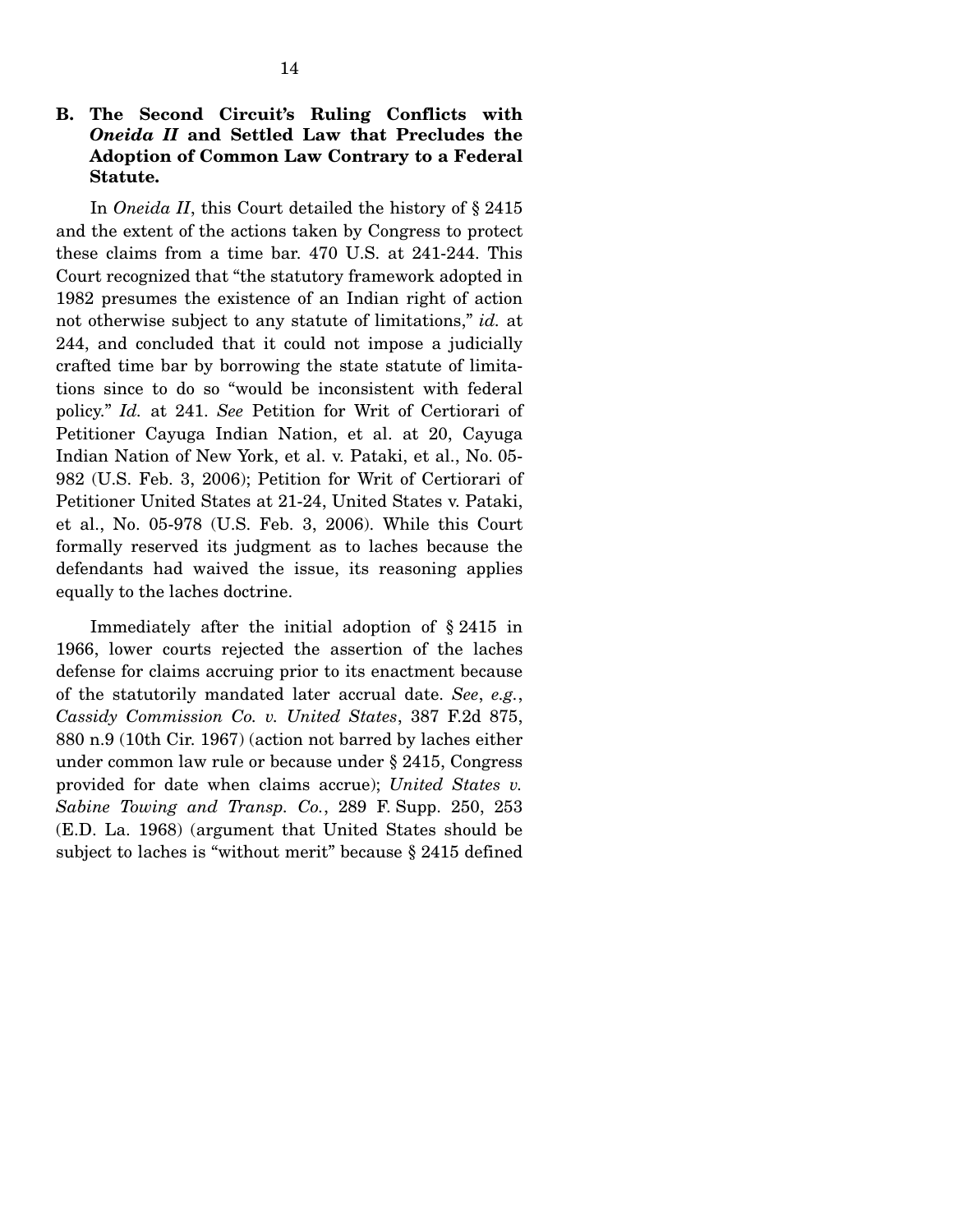the coverage of the statute by setting an accrual date and claim was filed within the statutory timeline).

 This Court's reasoning in *Oneida II* implicitly confirms these decisions since they recognize that common law cannot be applied in the face of § 2415. The Second Circuit's ruling conflicts with this Court's clear instruction to defer to Congressional judgment on the matter of limitations for these claims.

 The Second Circuit not only ignored the Court's reasoning in *Oneida II*, it also declined to recognize the longstanding rule that federal common law may not apply when it conflicts with statutory law. Once Congress has established a federal limitations period for Indian trespass claims for money damages, the Second Circuit is not now free to adopt common law rules that conflict with this statutory scheme. This Court has long recognized "that federal common law is 'subject to the paramount authority of Congress.' " *City of Milwaukee v. Illinois and Michigan*, 451 U.S. 304, 313 (1981) (quoting *New Jersey v. New York*, 283 U.S. 336, 348 (1931)). "[W]hen Congress addresses a question previously governed by a decision rested on federal common law the need for such an unusual exercise of lawmaking by federal courts disappears." *Id.* at 314. In adopting the doctrine of laches to dismiss the claims, the Second Circuit raised federal common law above an Act of Congress usurping the legislative will of Congress.

 When an Act of Congress "speak[s] directly to a question, the courts are not free to 'supplement' Congress' answer so thoroughly that the Act becomes meaningless." *Higginbotham*, 436 U.S. at 625. "There is a basic difference between filling a gap left by Congress' silence and rewriting rules that Congress has affirmatively and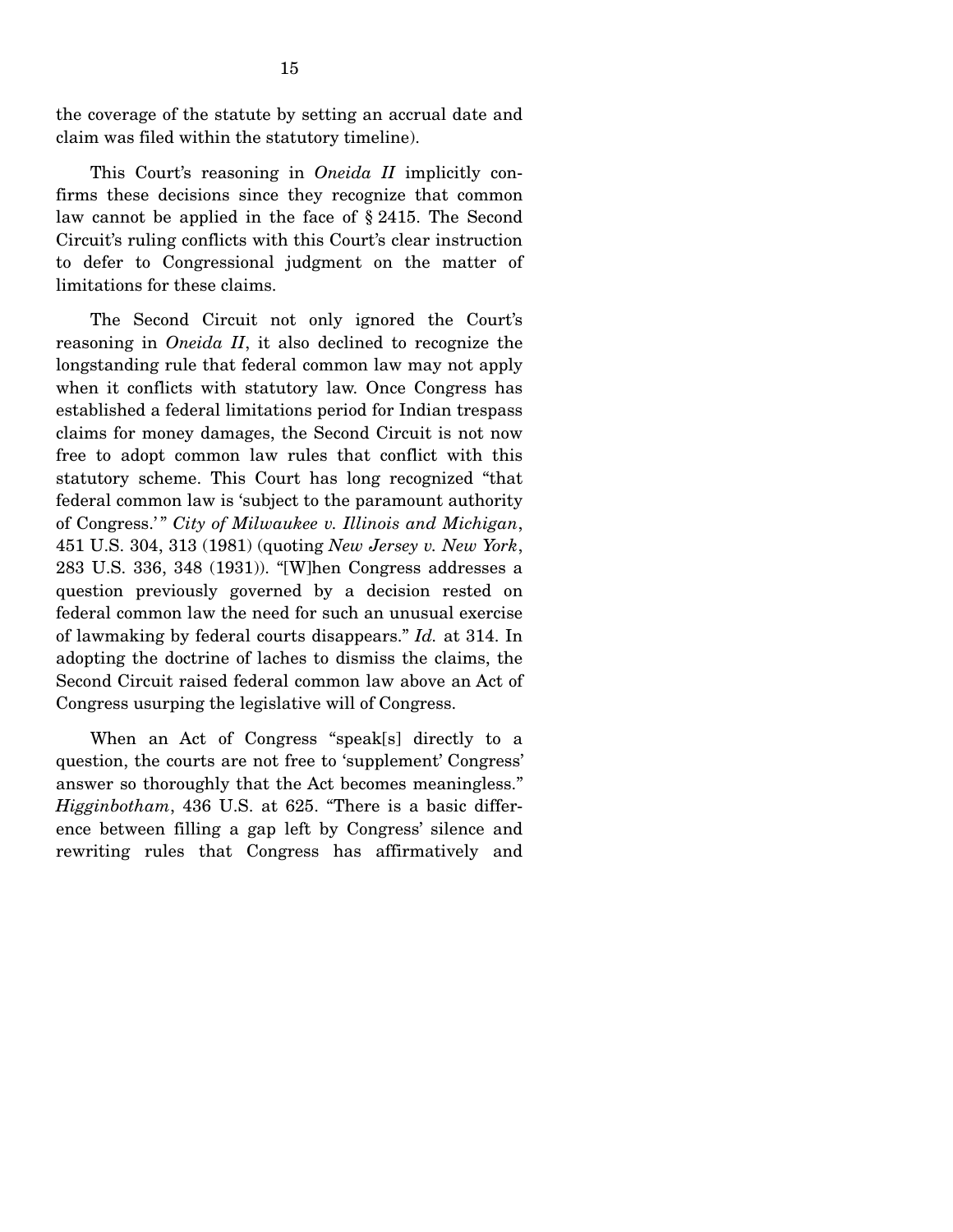specifically enacted." *Id.* In a statement that can only be considered prescient, this Court recognized that "[i]n the area covered by the statute, it would be no more appropriate to prescribe a different measure of damages than to prescribe a different statute of limitations, or a different class of beneficiaries." *Id.* Yet this is precisely what the Second Circuit did. As this Court has recognized, it has "no authority to substitute our views for those expressed by Congress in a duly enacted statute." *Id.* at 626.

 Nowhere is this more true than when Congress is acting in the area of Indian affairs. This Court has consistently recognized that "the Constitution grants Congress broad general powers to legislate in respect to Indian tribes, powers that we have consistently described as 'plenary and exclusive.'" *United States v. Lara*, 541 U.S. 193, 200 (2004) (citations omitted). That power "is drawn both explicitly and implicitly from the Constitution itself" and in particular, from the Indian Commerce Clause, U.S. CONST. art. I, § 8, cl. 3, and the Treaty Power, U.S. CONST. art. II, § 2, cl. 2. *Morton v. Mancari*, 417 U.S. 535, 551-552 (1974). As this Court has said, "[t]he 'central function of the Indian Commerce Clause . . . is to provide Congress with plenary power to legislate in the field of Indian affairs.' " *Lara*, 541 U.S. at 200 (citations omitted).

 Yet by invoking the common law doctrine of laches, the Second Circuit has completely disregarded and, indeed, overridden, the will of the Congress, a result expressly rejected by this Court in *Oneida II*, 470 U.S. at 244.

--------------------------------- ♦ ---------------------------------